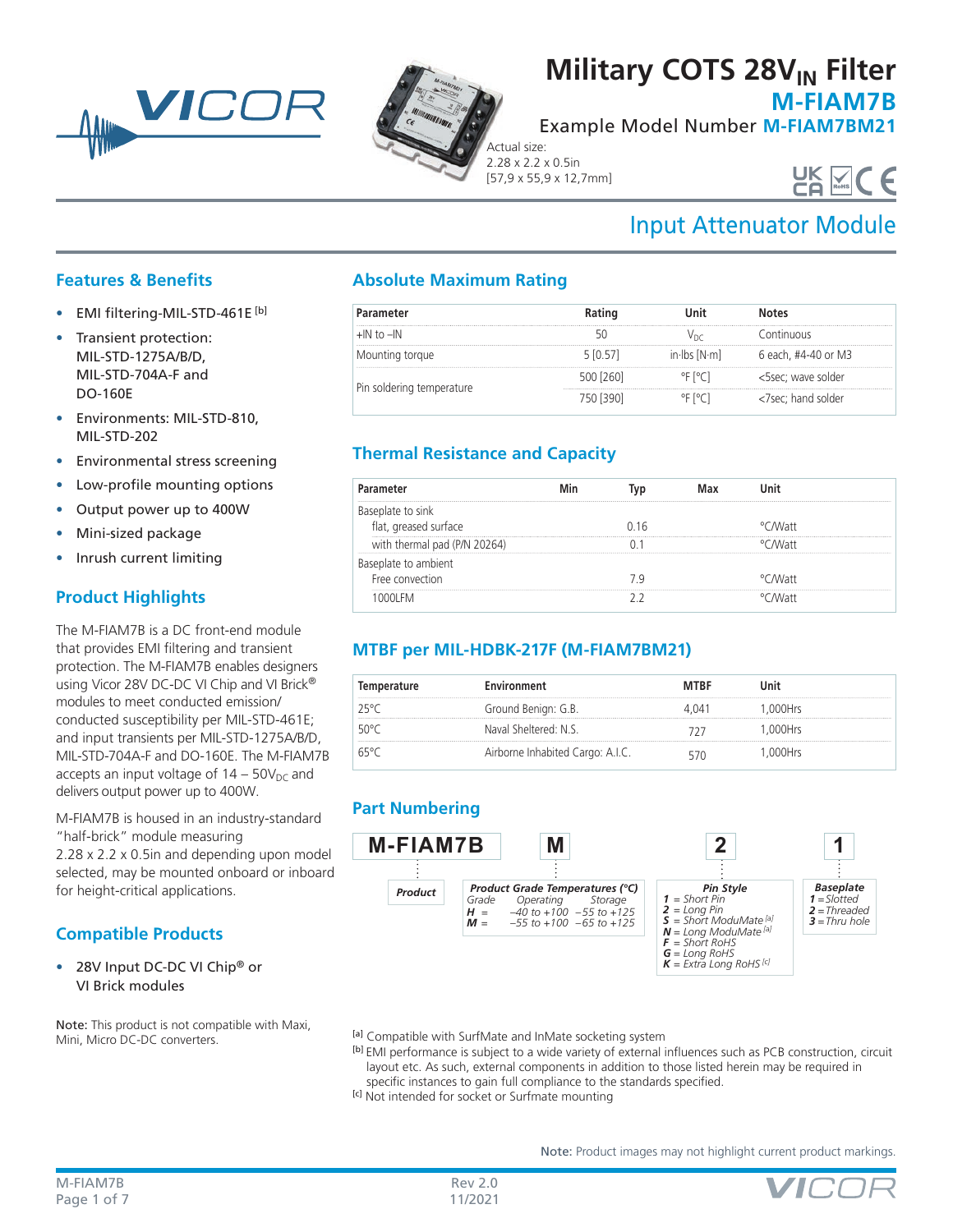## **Specifications**

Typical at  $T_{BP} = 25^{\circ}C$ , nominal line and 75% load, unless otherwise specified.

#### **Input Specifications**

| Parameter          | Min | Typ | Max   | Unit            | <b>Notes</b>                                                                                          |
|--------------------|-----|-----|-------|-----------------|-------------------------------------------------------------------------------------------------------|
| Input voltage      | 14  | 28  | 50    | $V_{\text{DC}}$ | Continuous                                                                                            |
| Inrush limiting    |     |     | 0.007 | A/uF            | See Figure 4                                                                                          |
|                    |     |     | 100   | $V_{\text{DC}}$ | 50ms per MIL-STD-1275A/B/D, continuous operation (see Figure 3)                                       |
| Transient immunity |     |     | 250   | V <sub>nc</sub> | 70us per MIL-STD-1275B, continuous operation                                                          |
|                    |     |     | 70    | $V_{\text{DC}}$ | 20ms per MIL-STD-704A, continuous operation                                                           |
|                    |     |     | 80    | $V_{DC}$        | 100ms per DO-160E, Section 16, Power Input, Category Z<br>50ms per MIL-STD-704A, continuous operation |

#### **Output Specifications**

| Parameter             | Min | Tvo | Max  | Unit | <b>Notes</b>                                         |
|-----------------------|-----|-----|------|------|------------------------------------------------------|
| Output current        |     |     |      | А    | Over continuous input and temp. range                |
| Output power          |     |     | 4ሰር  | W    | Transient compliance over temp. range (see Figure 7) |
| Efficiency            |     | 98  |      |      |                                                      |
| Internal voltage drop |     |     | U. / |      | @ 25A, 100°C baseplate                               |
| External capacitance  |     |     |      |      | See Figure 8                                         |
|                       | 330 |     |      |      | 63)                                                  |

#### **Control Pin Specifications**

| Parameter      | Min | Tvp   | Max | Unit            | <b>Notes</b>                            |
|----------------|-----|-------|-----|-----------------|-----------------------------------------|
| ON/OFF control |     |       |     |                 |                                         |
| Enable (ON)    | 0.0 |       |     | $V_{DC}$        | Referenced to $-V_{OUT}$                |
| Disable (OFF)  |     |       | 5() | $V_{\text{DC}}$ | 100kΩ internal pull-up resistor         |
| <b>EMI GRD</b> |     | earth |     |                 | Not electrically connected to baseplate |

#### **Safety Specifications**

| Parameter            | Min   | Tvr | Max | Unit          | <b>Notes</b>         |
|----------------------|-------|-----|-----|---------------|----------------------|
| Dielectric withstand | ,500  |     |     | $\rm V_{RMS}$ | Input/Output to Base |
|                      | 2,12° |     |     | $V_{DC}$      | Input/Output to Base |

#### **EMI**

| <b>Standard</b>           | <b>Test Procedure</b>                 | <b>Notes</b>                               |
|---------------------------|---------------------------------------|--------------------------------------------|
| MIL-STD-461E              |                                       |                                            |
| Conducted emissions:      | CE101, CE102                          |                                            |
| Conducted susceptibility: | CS101 (see note), CS114, CS115, CS116 | With suggested Reverse Polarity Protection |

EMI performance is subject to a wide variety of external influences such as PCB construction, circuit layout etc. As such, external components in addition to those listed herein may be required in specific instances to gain full compliance to the standards specified.

#### **General Specifications**

| Parameter        | Min | Tvp | Max        | Unit               | <b>Notes</b>                              |
|------------------|-----|-----|------------|--------------------|-------------------------------------------|
| Weight           |     |     | $3.3$ [94] | Ounces [grams]     |                                           |
| Warranty         |     |     |            | Years              |                                           |
| Agency Approvals |     |     |            | . .<br><b>UKCA</b> | Electrical equipment (safety) regulations |

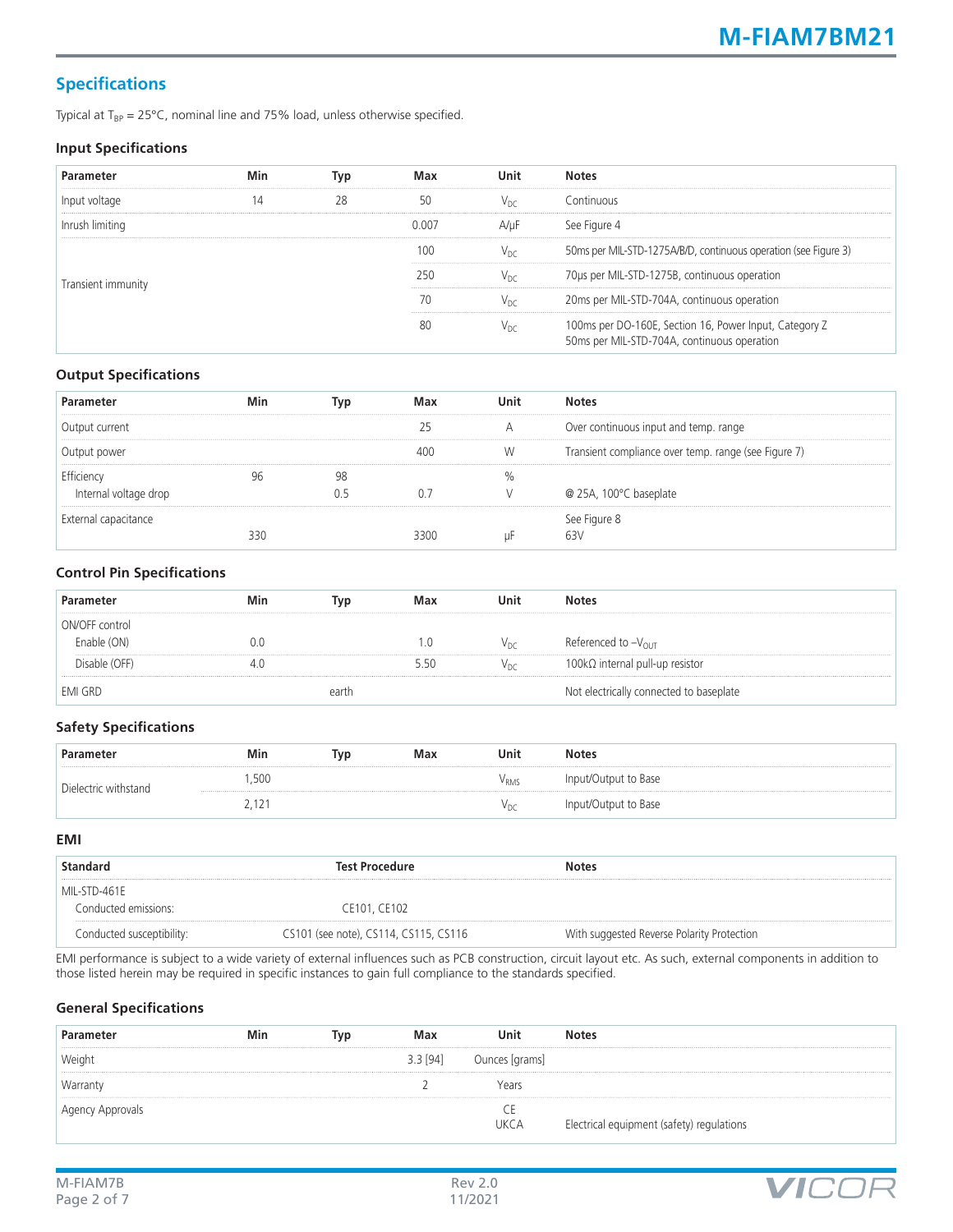## **Specifications (Cont.)**

Typical at  $T_{BP} = 25^{\circ}$ C, nominal line and 75% load, unless otherwise specified.

#### **Environmental Qualification**

#### **Altitude**

MIL-STD-810F, Method 500.4, Procedure I & II, 40,000ft. and 70,000ft. Operational.

#### **Explosive Atmosphere**

MIL-STD-810F, Method 511.4, Procedure I, Operational.

#### **Vibration**

MIL-STD-810F, Method 514.5, Procedure I, Category 14, Sine and Random vibration per Table 514.5C for Helicopter AH-6J Main Rotor with overall level of 5.6Grms for 4 hours per axis. MIL-STD-810F, Method 514.5C, General Minimum Integrity Curve per Figure 514.5C-17 with overall level of 7.7Grms for 1 hour per axis.

#### **Shock**

| MIL-STD-810F, Method 516.5, Procedure I, Functional Shock, 40q. MIL-S-901D, Lightweight Hammer Shock, 3 impacts/axis, 1,3,5ft. |
|--------------------------------------------------------------------------------------------------------------------------------|
| MIL-STD-202F, Method 213B, 60g, 9ms half sine. MIL-STD-202F, Method 213B, 75g, 11ms Saw Tooth Shock.                           |
|                                                                                                                                |

#### **Acceleration**

MIL-STD-810F, Method 513.5, Procedure II, table 513.5-II, Operational, 2-7g, 6 directions.

#### **Humidity**

MIL-STD-810F, Method 507.4.

#### **Solder Test**

MIL-STD-202G, Method 208H, 8 hour aging.

#### **Environmental Stress Screening**

| Parameter                           | H-Grade                    | M-Grade                    |  |
|-------------------------------------|----------------------------|----------------------------|--|
| Operating temperature               | $-40$ to $+100^{\circ}$ C  | $-55$ to $+100^{\circ}$ C  |  |
| Storage temperature                 | $-55$ to $+125^{\circ}$ C  | $-65$ to $+125^{\circ}$ C  |  |
| Temperature cycling*                | 12 cycles                  | 12 cycles                  |  |
|                                     | $-65$ to $+100^{\circ}$ C  | $-65$ to $+100^{\circ}$ C  |  |
| Ambient test @ 25°C                 | Yes                        | Yes                        |  |
| Power cycling burn-in               | 12 hours, 29 cycles        | 24 hours, 58 cycles        |  |
| Functional and parametric ATE tests | $-40$ and $+100^{\circ}$ C | $-55$ and $+100^{\circ}$ C |  |
| Hi-Pot test                         | Yes                        | Yes                        |  |
| Visual inspection                   | Yes                        | Yes                        |  |
| Test data                           | vicorpower.com             | vicorpower.com             |  |

\*Temperature cycled with power off, 17°C per minute rate of change.







*Figure 2 — MIL-STD-461F, CE102; M-FIAM7B and three MIL-COTS PRMs and three MIL-COTS VTMs, 350W*

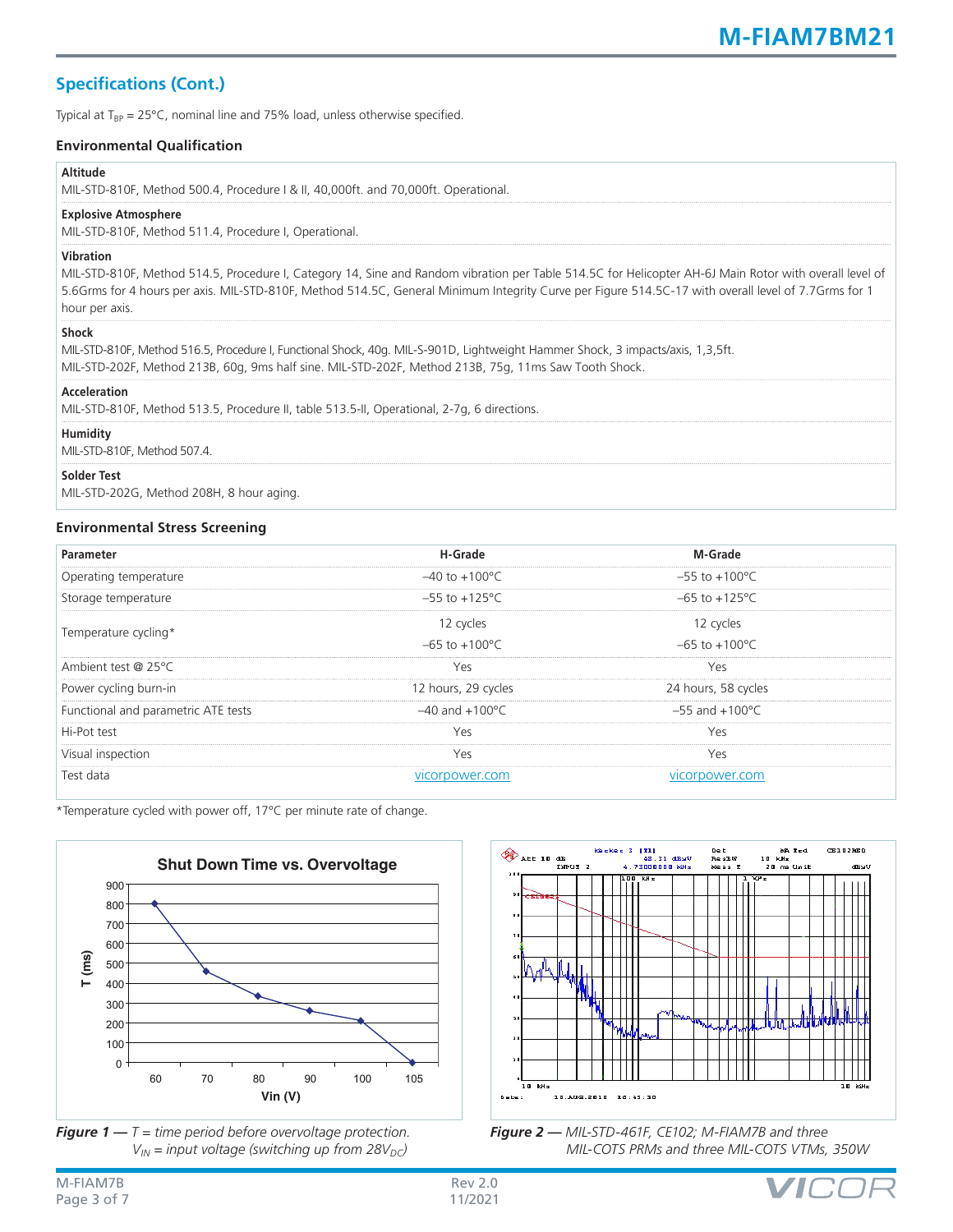

*Figure 3 — Transient immunity; M-FIAM7B output response to an input transient*



*Figure 5 — Insertion loss curve*



*Figure 4 — Inrush limiting; inrush current with 3300µF external capacitance*

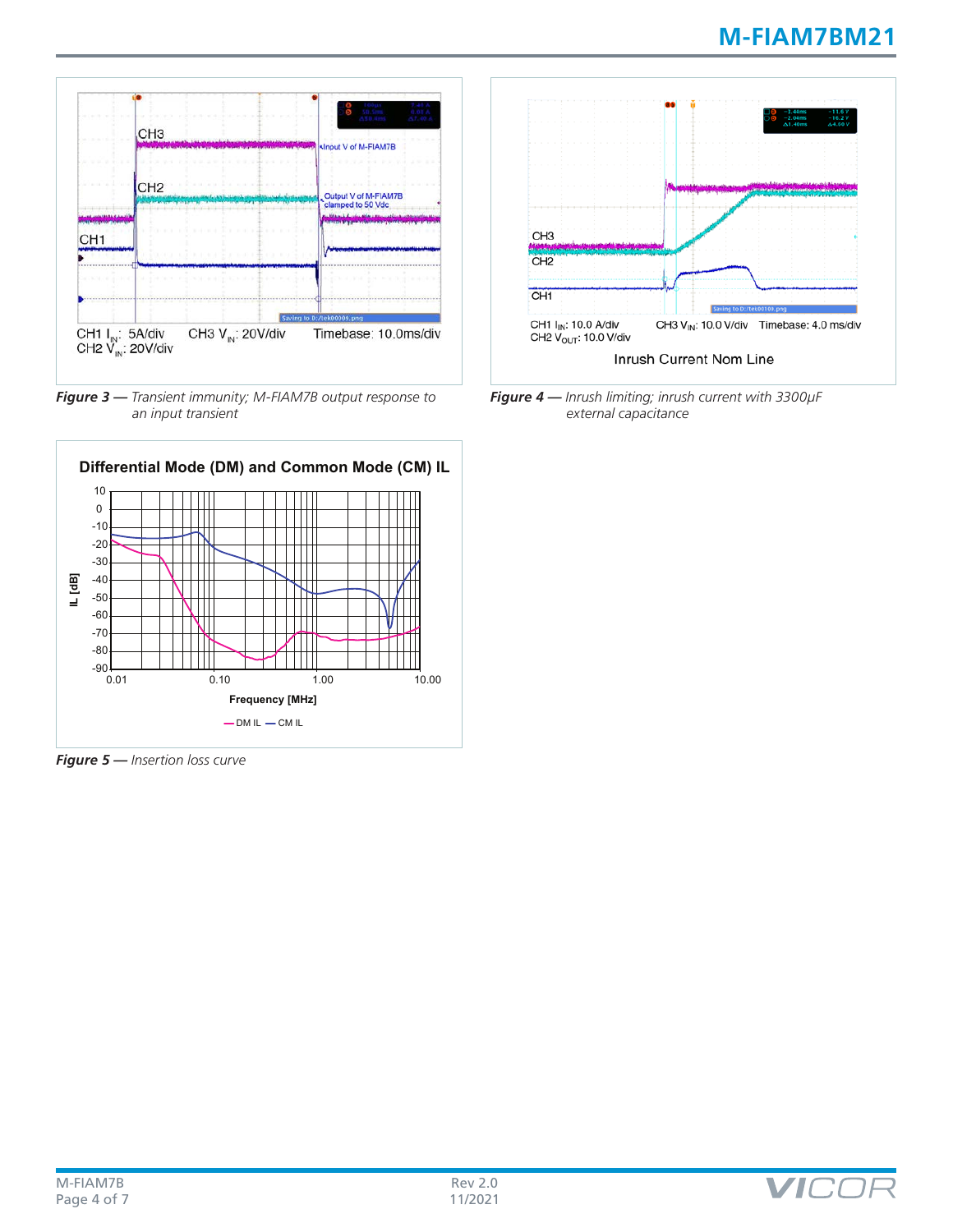

*Figure 6 — M-FIAM7B EMI compliance only* 



*Figure 7 — M-FIAM7B EMI and MIL-STD-1275D transient compliance* 



*Figure 8 — Basic connection diagram with suggested transient, surge protection and reverse-polarity protection (R.P.P)*

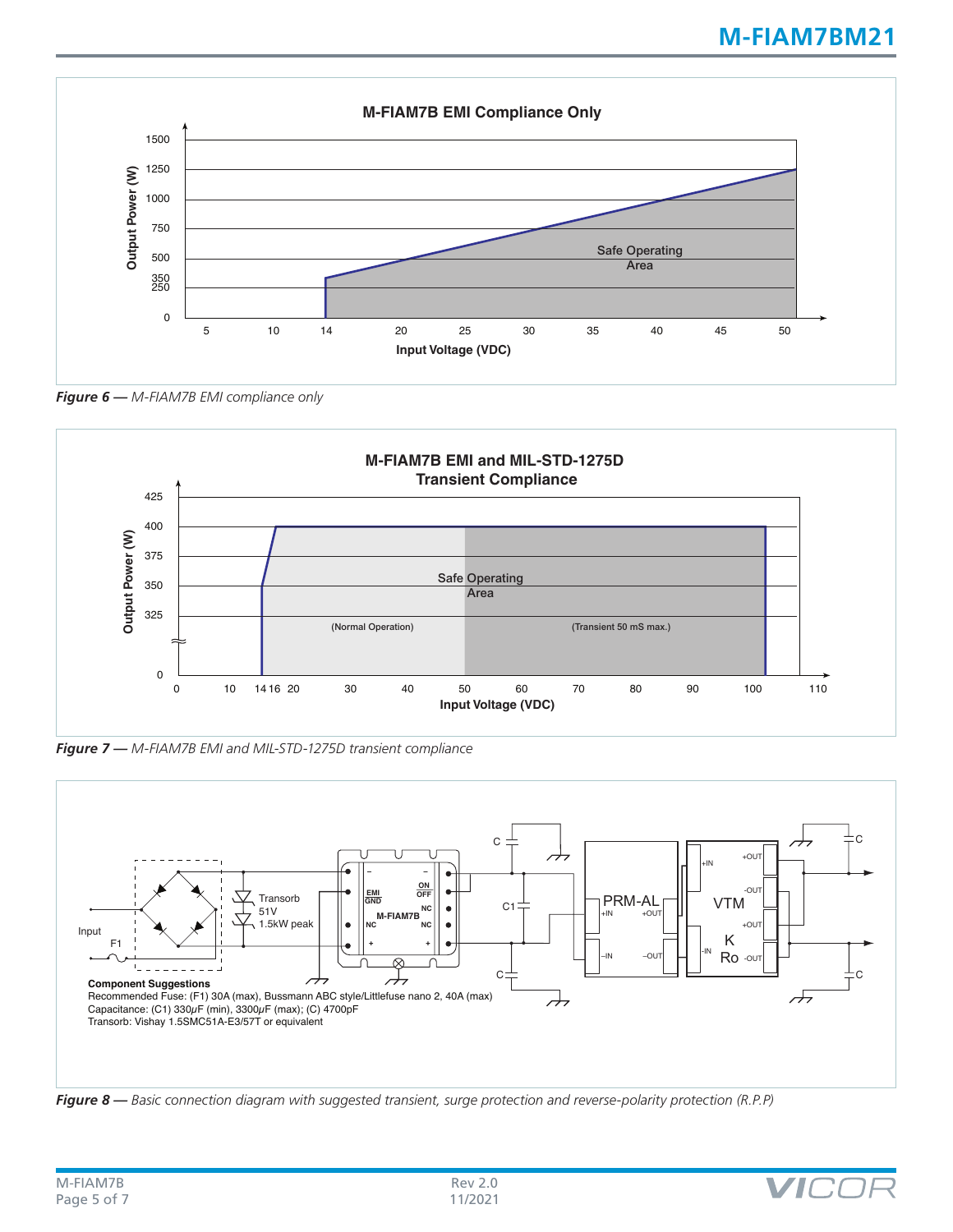#### **Storage**

Vicor products, when not installed in customer units, should be stored in ESD safe packaging in accordance with ANSI/ESD S20.20, "Protection of Electrical and Electronic Parts, Assemblies and Equipment" and should be maintained in a temperature controlled factory/ warehouse environment not exposed to outside elements controlled between the temperature ranges of 15°C and 38°C. Humidity shall not be condensing, no minimum humidity when stored in an ESD compliant package.



### **Mechanical Drawings**

*Figure 9 — Mechanical diagram*



*Figure 10 — PCB mounting specifications*